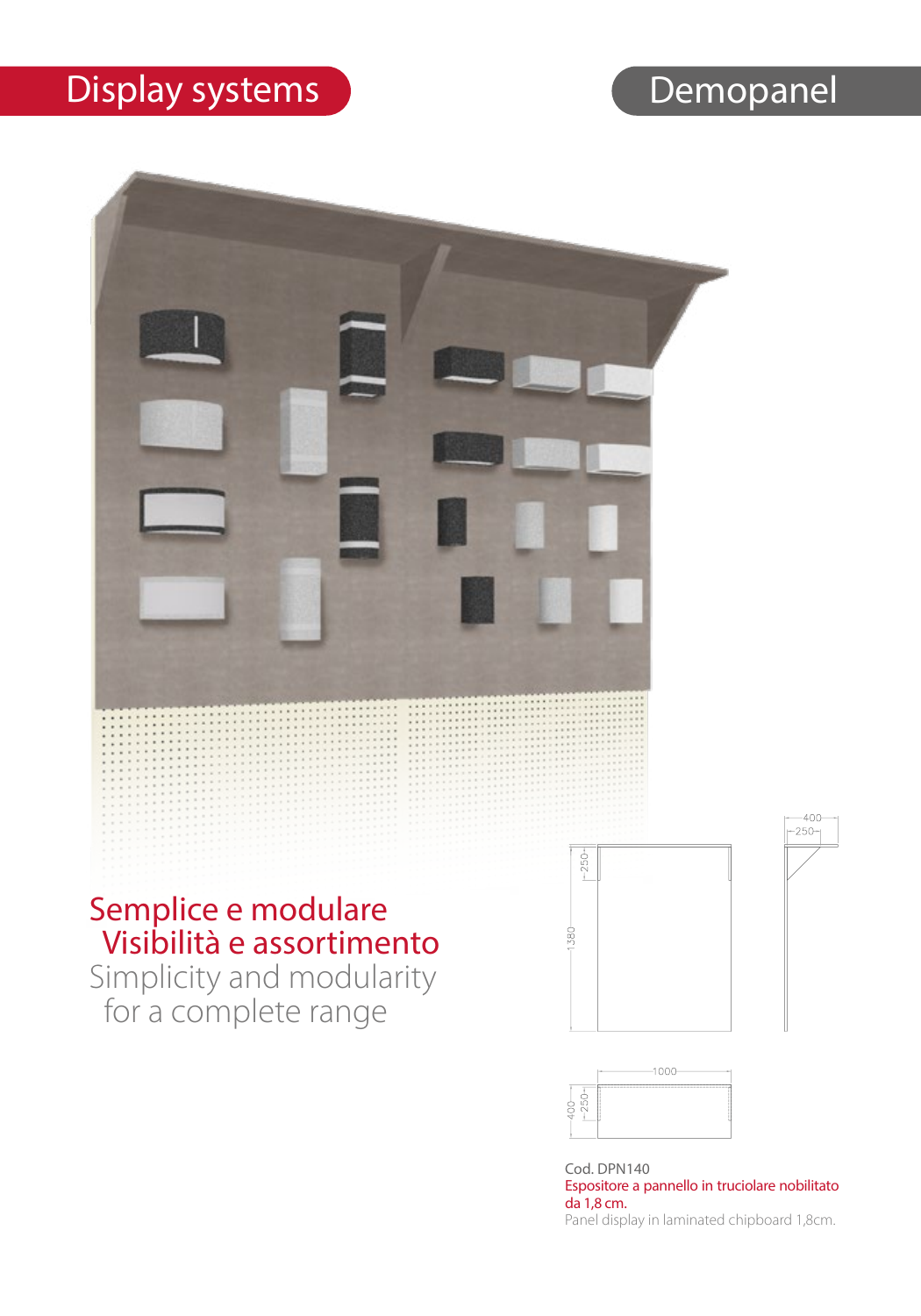### Display systems and Demopanel

Mod: Colorado



Plafoniere da esterno Outdoor lighting fixtures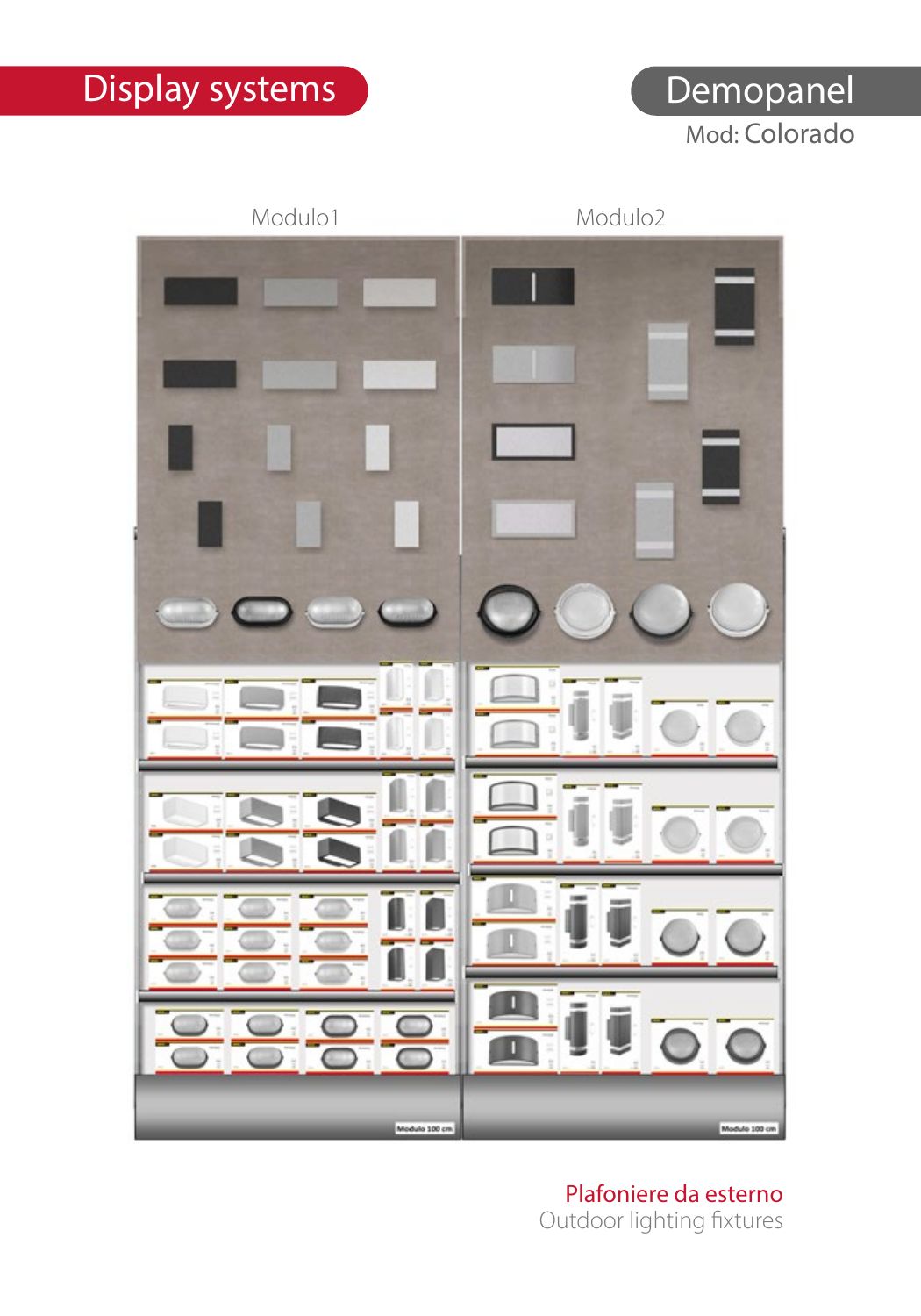Mod: New Jersey **Demopanel** 



100 cm

Plafoniere da esterno/interno Outdoor/Indoor lighting fixtures

280 cm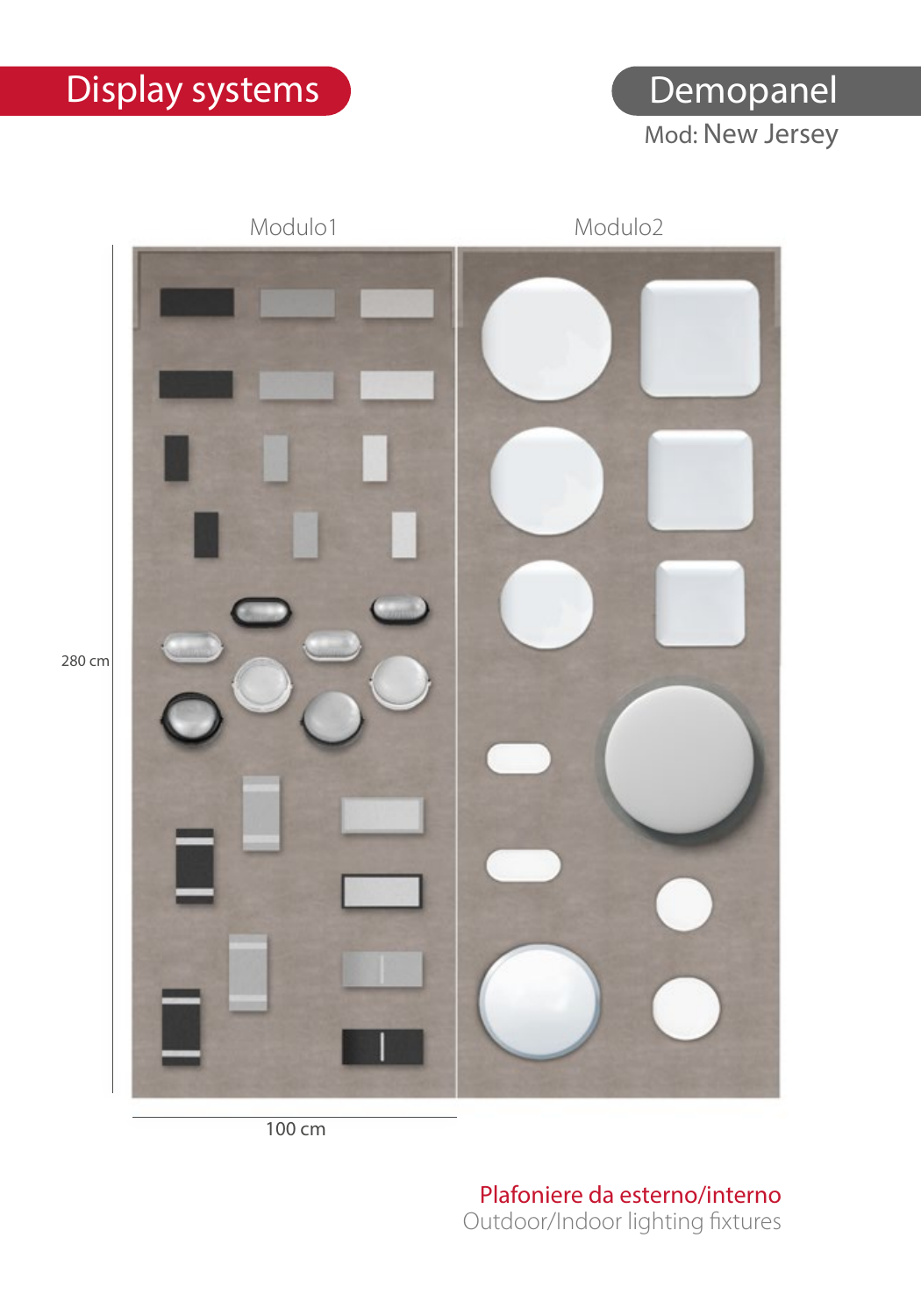



100 cm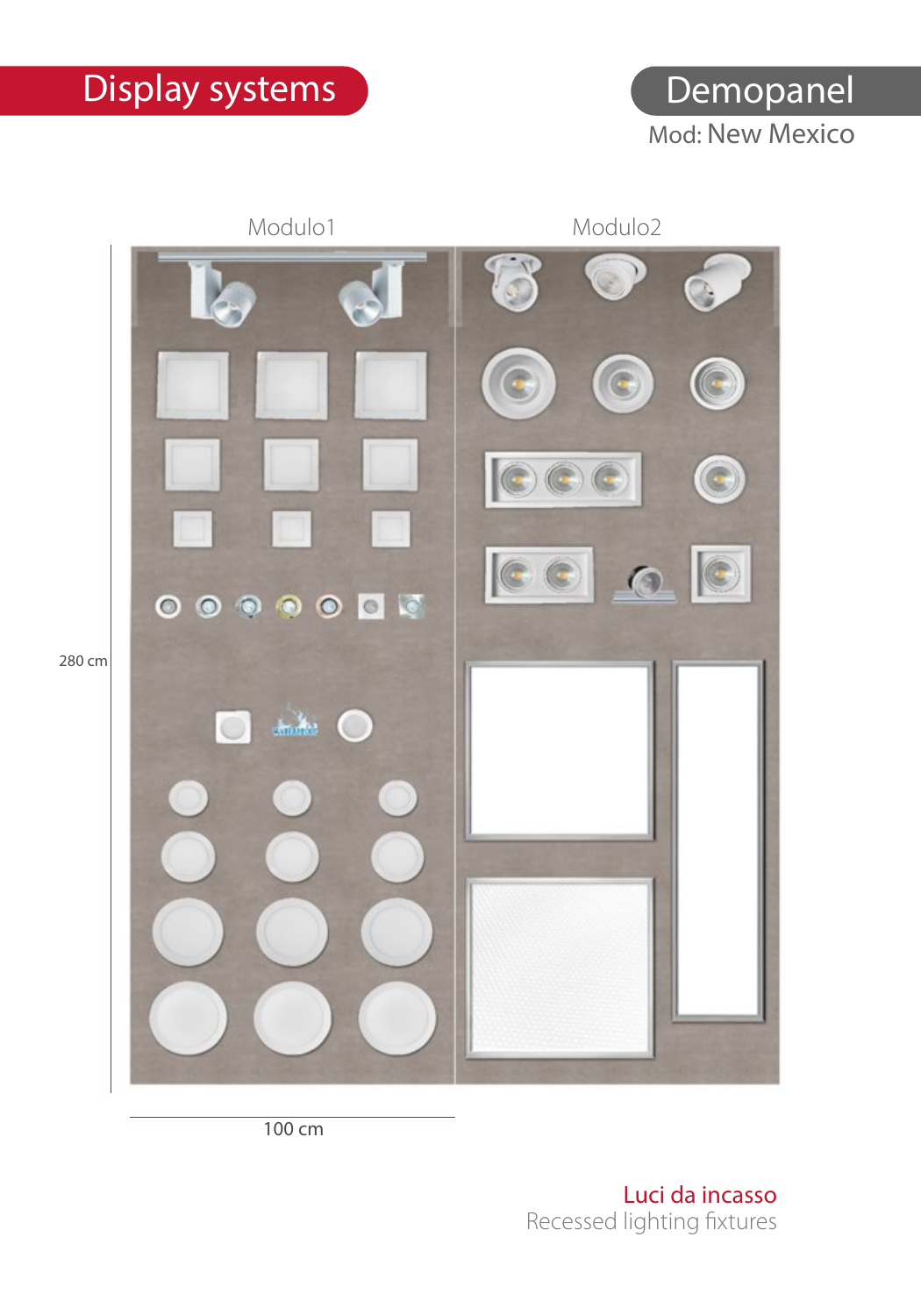Mod: California Demopanel

#### Modulo1 Modulo2 LQ38N-1 LC120N-1  $IVSS-1$ **LOTAN-T**  $W55-1$ LC120N-1 **LO38N-1** Lyss-1 **TOTALS** LC120N-1 **CORRENT Y38N-1** LY38N-1 LC90N-1 LQ33N-1 VZRNa LQ33N-1 LC90N-1 LO33N-1 LC90N-1  $10338-1$ LC60N-1 LC60N-1 LC60N-1 LC60N-T Modulo 100 or Medulo 100 cm

Espositore in metallo non compreso

Plafoniere da interno Indoor lighting fixtures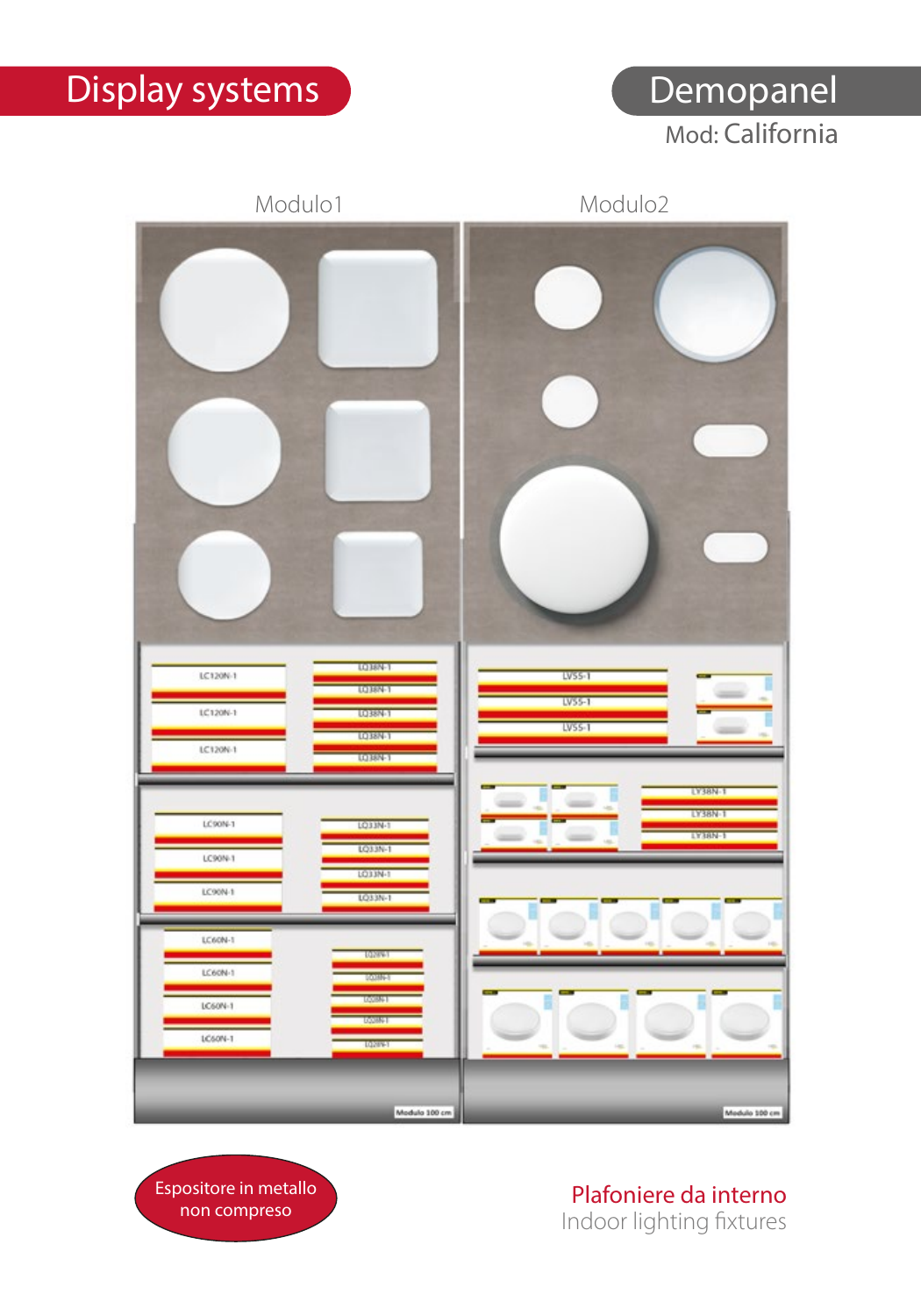Mod: Arkansas



Espositore in metallo non compreso

Luci da incasso Recessed lighting fixtures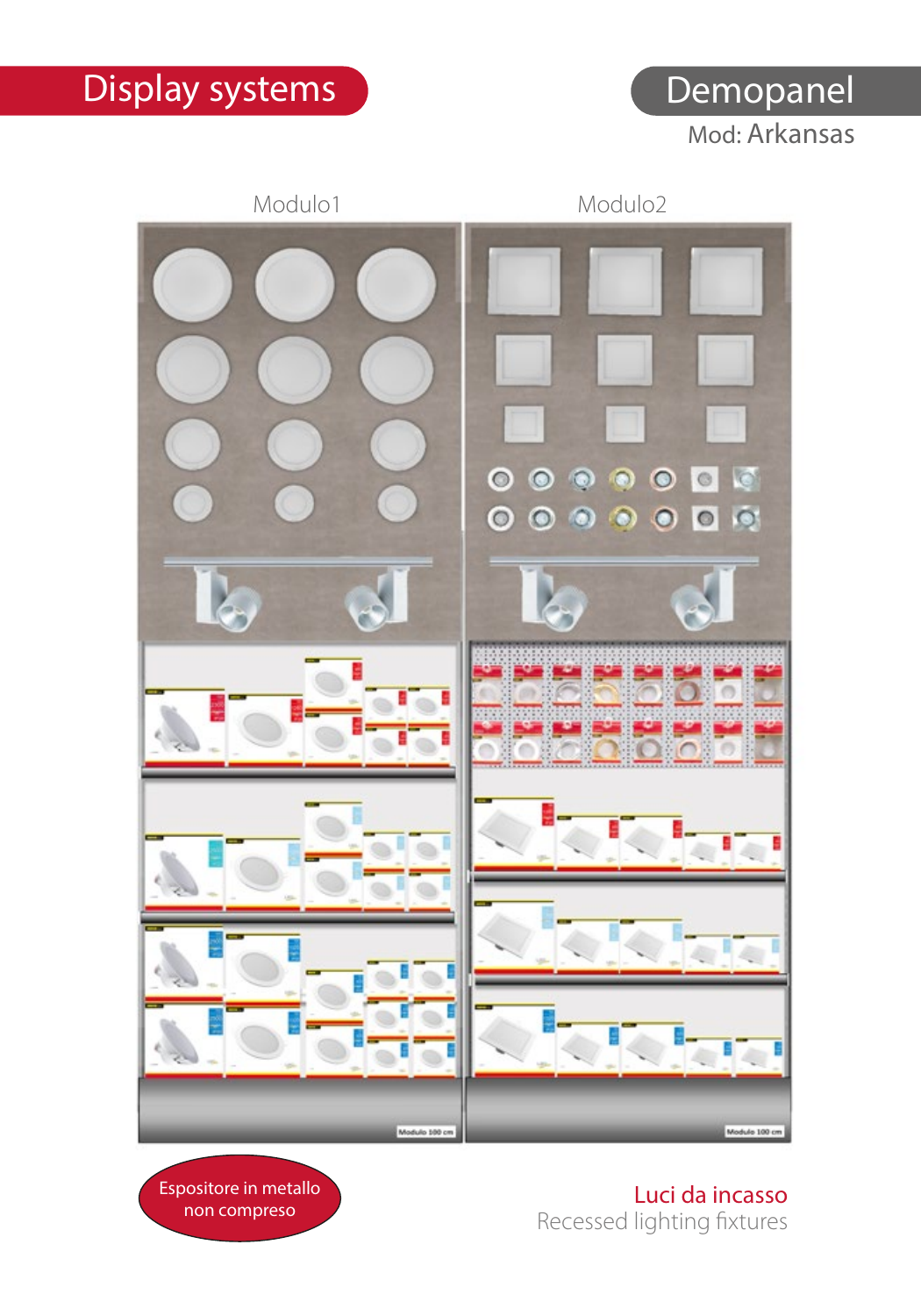#### Mod: Pensylvania **Demopanel**

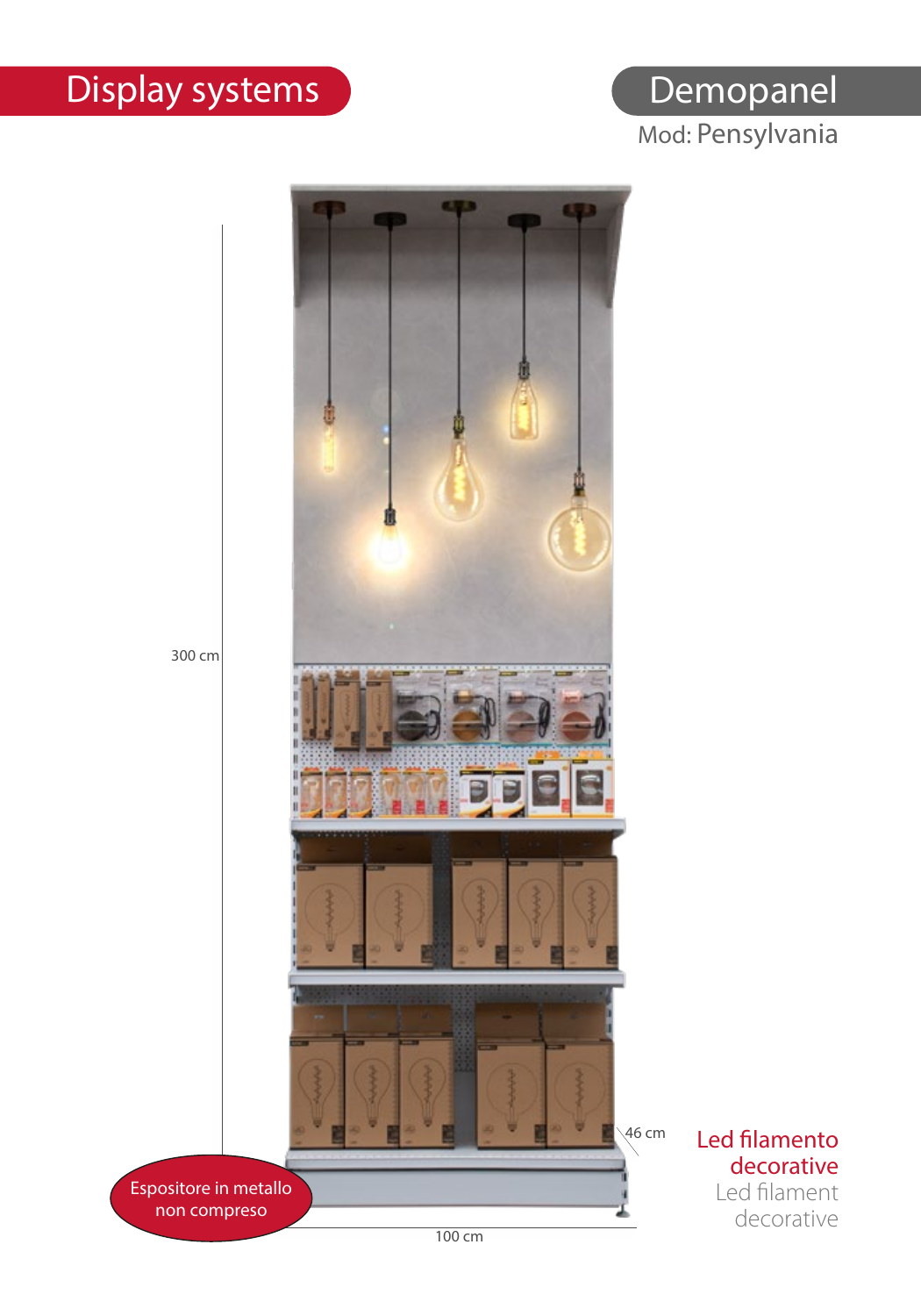# Display systems **Demophanel**

# Mod: Columbia



Led Led flood lights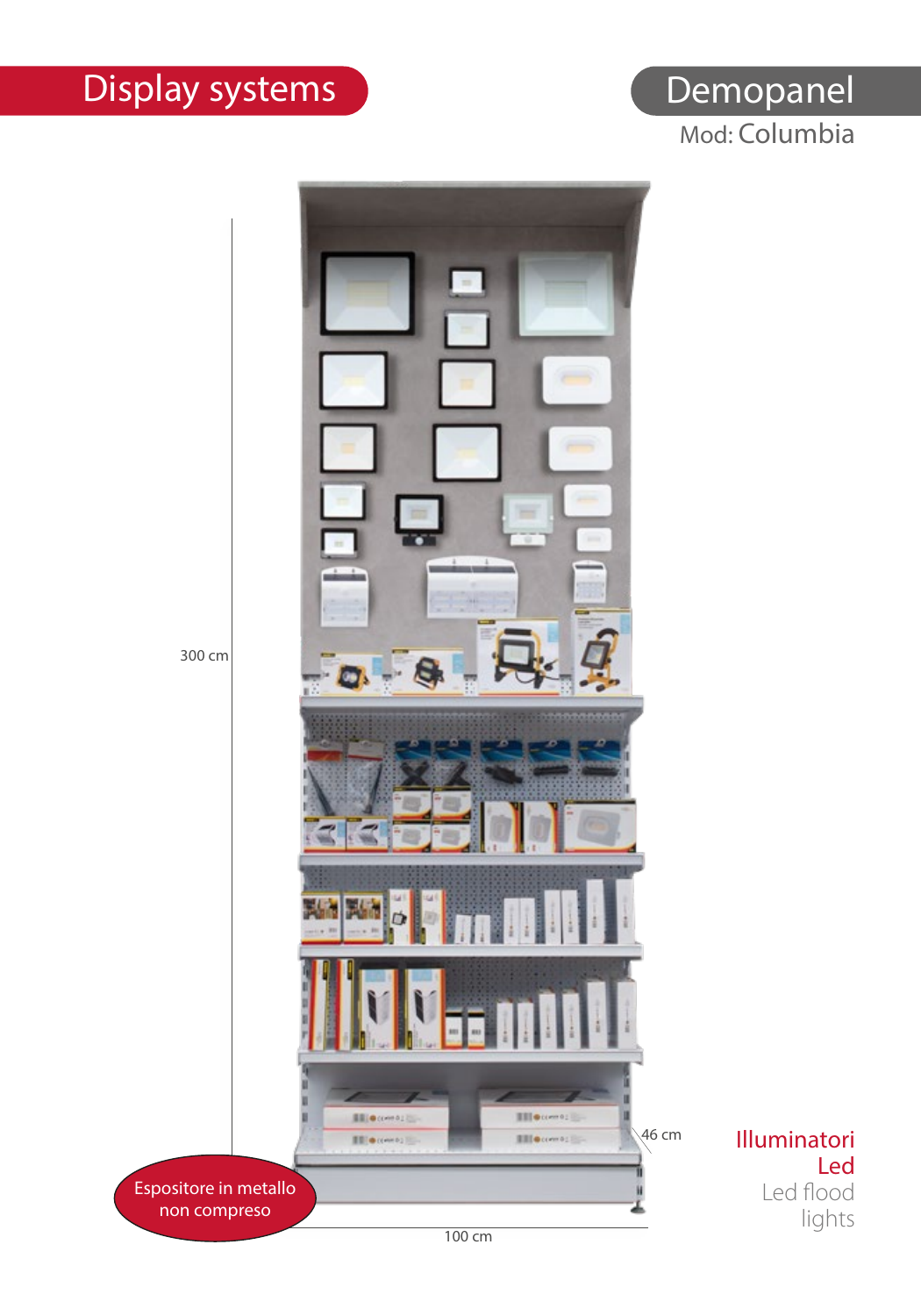# Demopanel